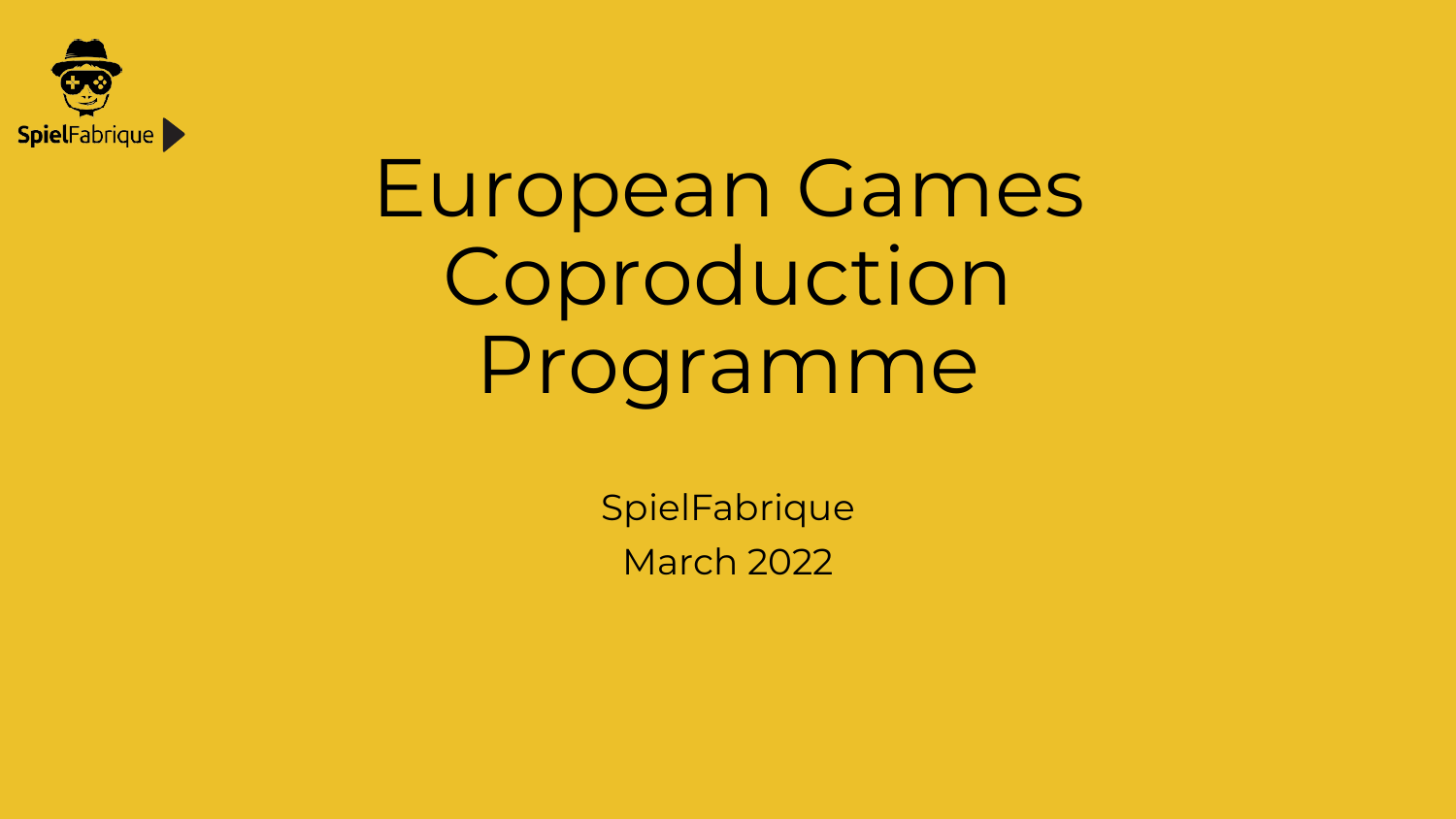

#### Coproduction Programme: What is co-production ?



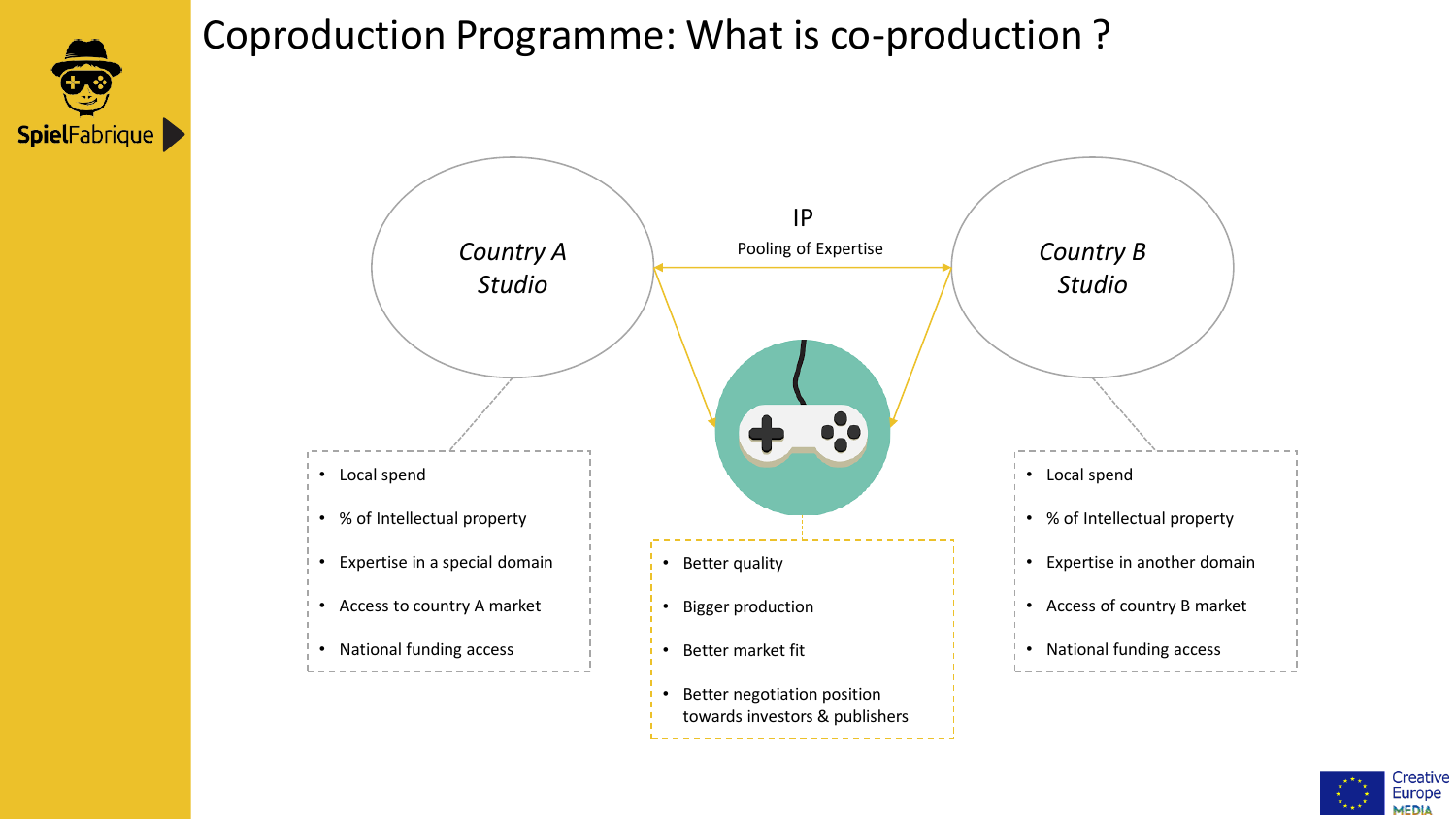

#### Coproduction Programme: Benefits & Issues

#### Benefits for studio partners **ISSUES ISSUES** for studios partners

- ❑ Increase access to funding: developers may complement local funding with foreign funding
- ❑ Access to strong international expertise
- ❑ Better Balance between risks and benefits
- $\Box$  Higher quality games
- $\Box$  Enrich games with another culture & other values
- ❑ Access to new markets, publishers & investors

- ❑ Production usually takes more time
- ❑ Risk of communication problems & misunderstanding the real complementary skills
- ❑ Differences in processes & management
- $\Box$  Weight of administrative processes

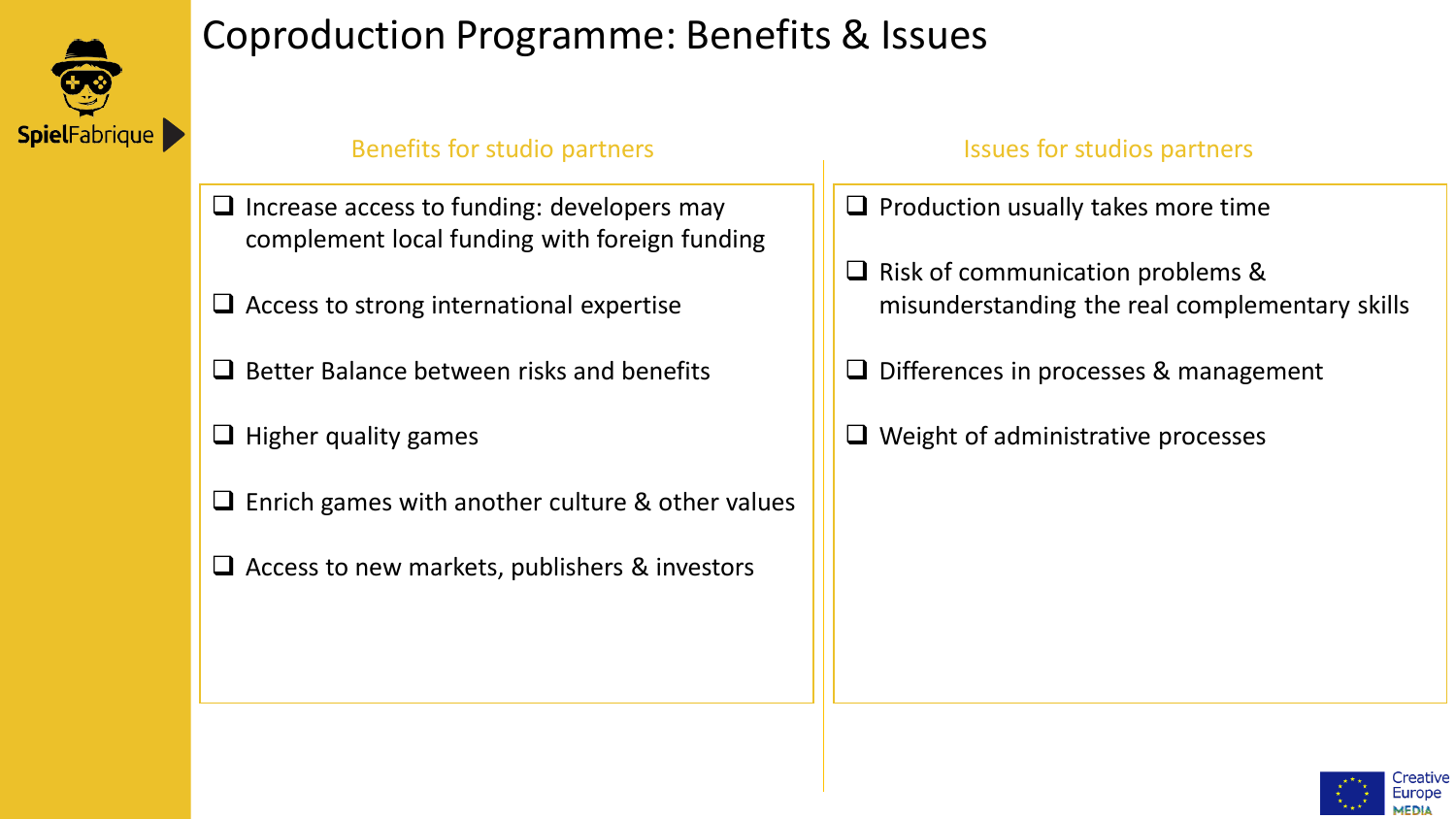

#### 2022 Coproduction Programme: More than just a market

The coproduction programme objective is to support studios willing to engage into collaboration.

| <b>Prepare for collaboration</b>                                                    | <b>Foster dating</b>                                                        | <b>Support collaboration</b>                   |
|-------------------------------------------------------------------------------------|-----------------------------------------------------------------------------|------------------------------------------------|
| Personnal mentoring and<br>support for each studio on<br>various topics (financing, | Online Match making event<br>(studio-to-studio meetings)                    | Help teams communication<br>between themselves |
| marketing, publishing) in co-<br>production situations                              | Opportunity to learn about<br>coproduction through<br>experts presentations | External feedback on the<br>new common project |
| Analysis of best                                                                    |                                                                             | Support in identifying                         |
| collaboration criteria, define<br>internal skills and needs                         | <b>Market Meeting with</b><br>experts for coproduction                      | relevant financing strategy                    |
|                                                                                     | duos/trios                                                                  | Introduction to partners                       |
|                                                                                     |                                                                             | (legal, communication,<br>project management)  |
|                                                                                     |                                                                             | Case studies of<br>coproductions               |

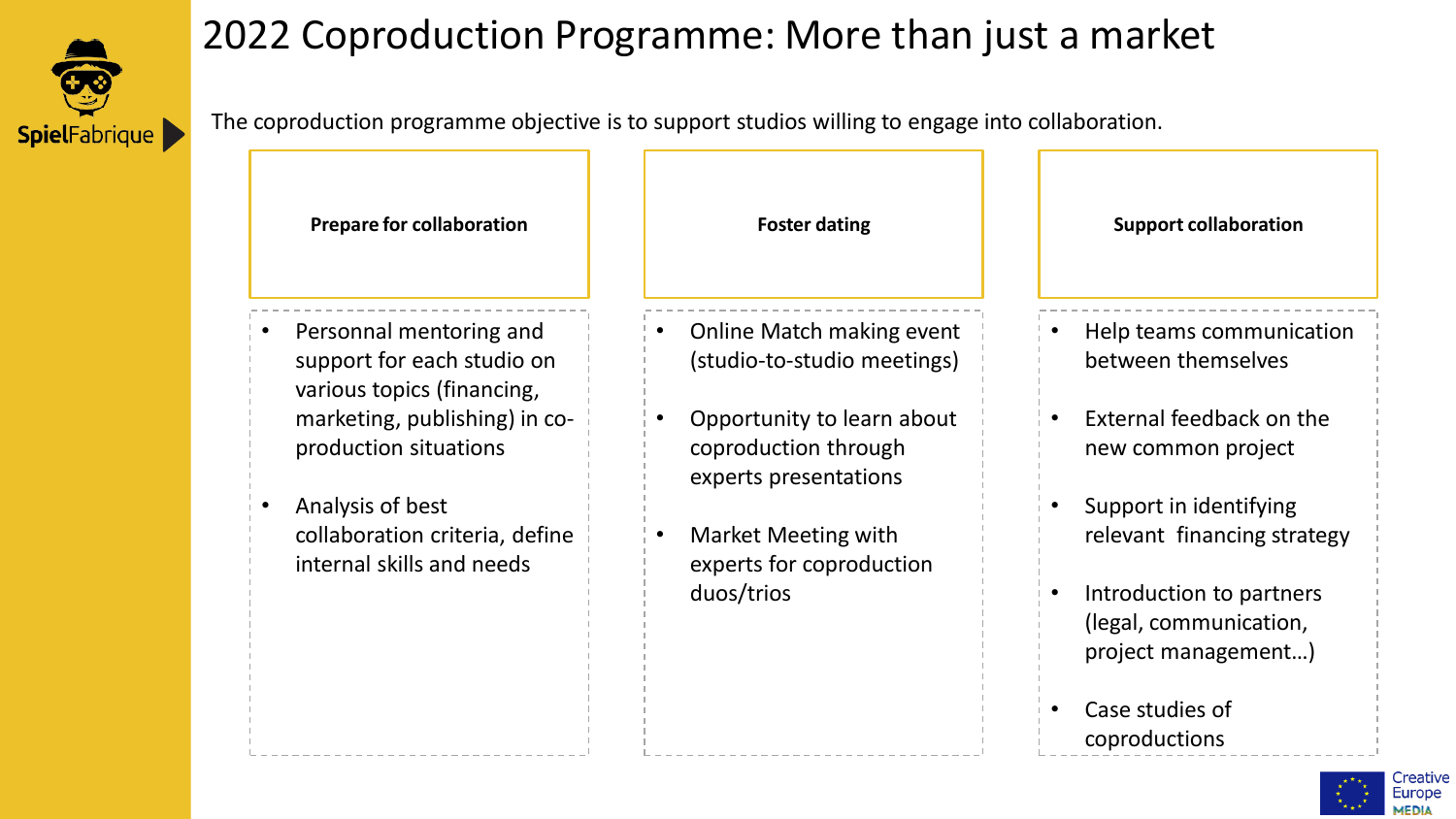

### Coproduction Programme: Studios Selection

Based on the feedbacks from the last edition, we are looking for 2 specific types of studio.

| <b>Project Carrier</b> | Small studios looking for a particular expertise/funds for their project.<br>Need a project pitch for the market, with at least a prototype to present.<br>The studio has to be already established. |
|------------------------|------------------------------------------------------------------------------------------------------------------------------------------------------------------------------------------------------|
| <b>Project Seeker</b>  | Small/Medium Studios looking for a project to co-produce.<br>Need an established studio to pitch what are their expertise and what kind<br>of project they can work on, how they can help etc.       |

Studios corresponding to both type should be accepted as well. However, we want to avoid as much as possible meetings where both studios are pitching their project, without having any consideration for the other one.

Candidates for the market will be required to fill a questionnaire, determining needs and characteristics.

Studios information will be available for all the participants and they will be free to meet whoever they want.

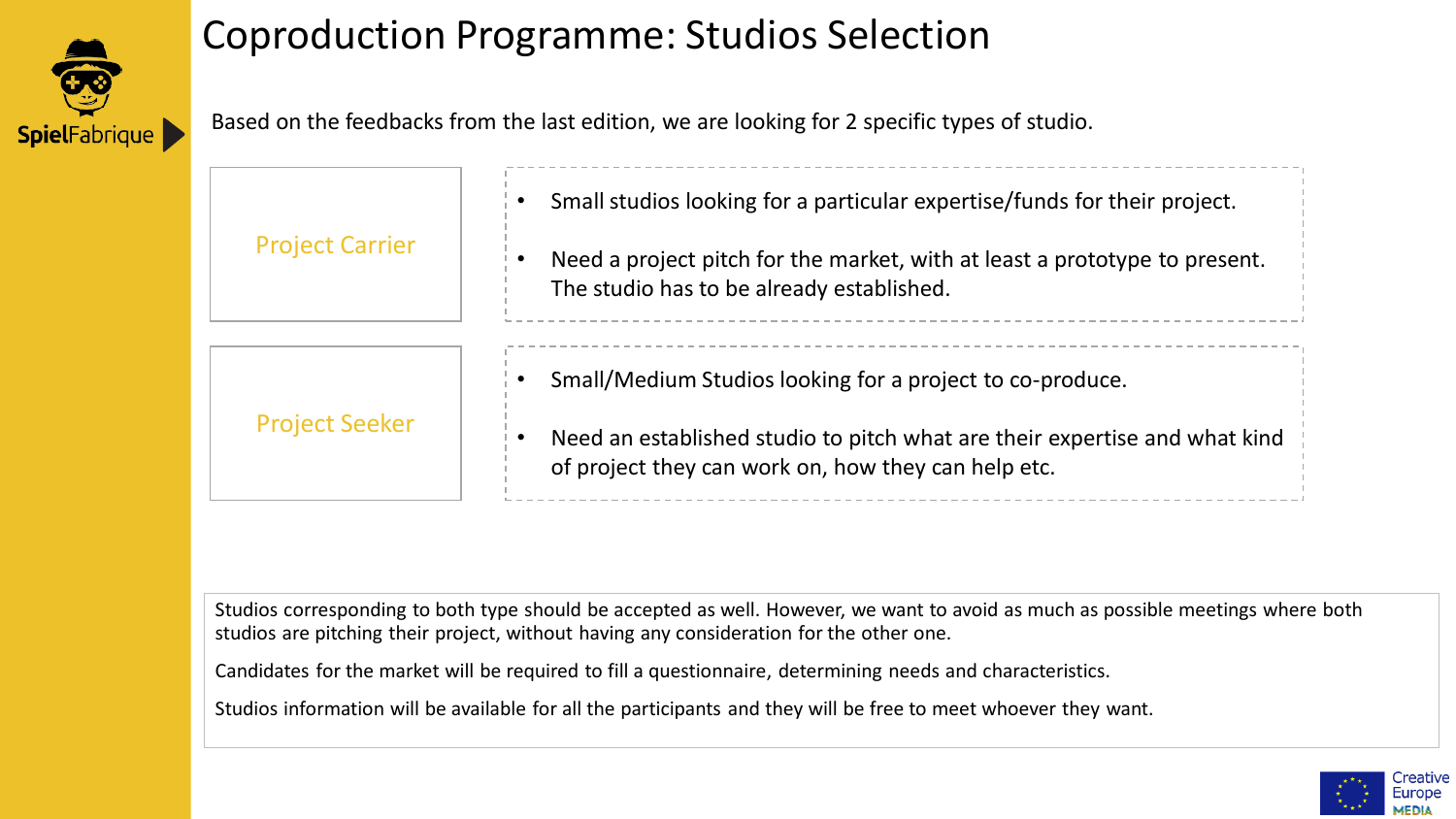

#### Coproduction Programme: Planning for 2022

| <b>Identification of studios</b>                                                                                                                                                                             | <b>Group Mentoring of</b><br>studios                                                                                                                                                                                           | <b>Matchmaking</b><br><b>Session</b>                                                                                  | <b>Mentoring</b><br><b>Preparation for the</b><br>market                                                                                                                                                         | Coproduction<br><b>Market</b>                                                                                                                                                                                                     |
|--------------------------------------------------------------------------------------------------------------------------------------------------------------------------------------------------------------|--------------------------------------------------------------------------------------------------------------------------------------------------------------------------------------------------------------------------------|-----------------------------------------------------------------------------------------------------------------------|------------------------------------------------------------------------------------------------------------------------------------------------------------------------------------------------------------------|-----------------------------------------------------------------------------------------------------------------------------------------------------------------------------------------------------------------------------------|
| Timeline<br>March - April<br>Communication in<br>$\bullet$<br>the different<br>countries, with the<br>help of local<br>partners.<br>Organisation of an<br>$\bullet$<br>information<br>webinar per<br>country | April – May<br>Mentoring<br>$\bullet$<br>sessions to help<br>studios prepare<br>the matchmaking<br>session<br>Number of<br>$\bullet$<br>meetings may vary<br>in function of the<br>number of<br>participants (7-<br>8/session) | May - June<br>Kick-off meeting<br>$\bullet$<br><b>Extended session</b><br>$\bullet$<br>to continue the<br>discussions | July - September<br>Offline training<br>$\bullet$<br>with the<br>coproduction<br>teams<br>Presence of<br>$\bullet$<br>experts to help<br>them design their<br>coproduction<br>(legal, production,<br>management) | October<br>Online event, open<br>$\bullet$<br>to the public<br>Pitching of the<br>$\bullet$<br>coproduction<br>projects<br>Opportunity for<br>$\bullet$<br>the teams to meet<br>publishers and<br>financiers after<br>their pitch |

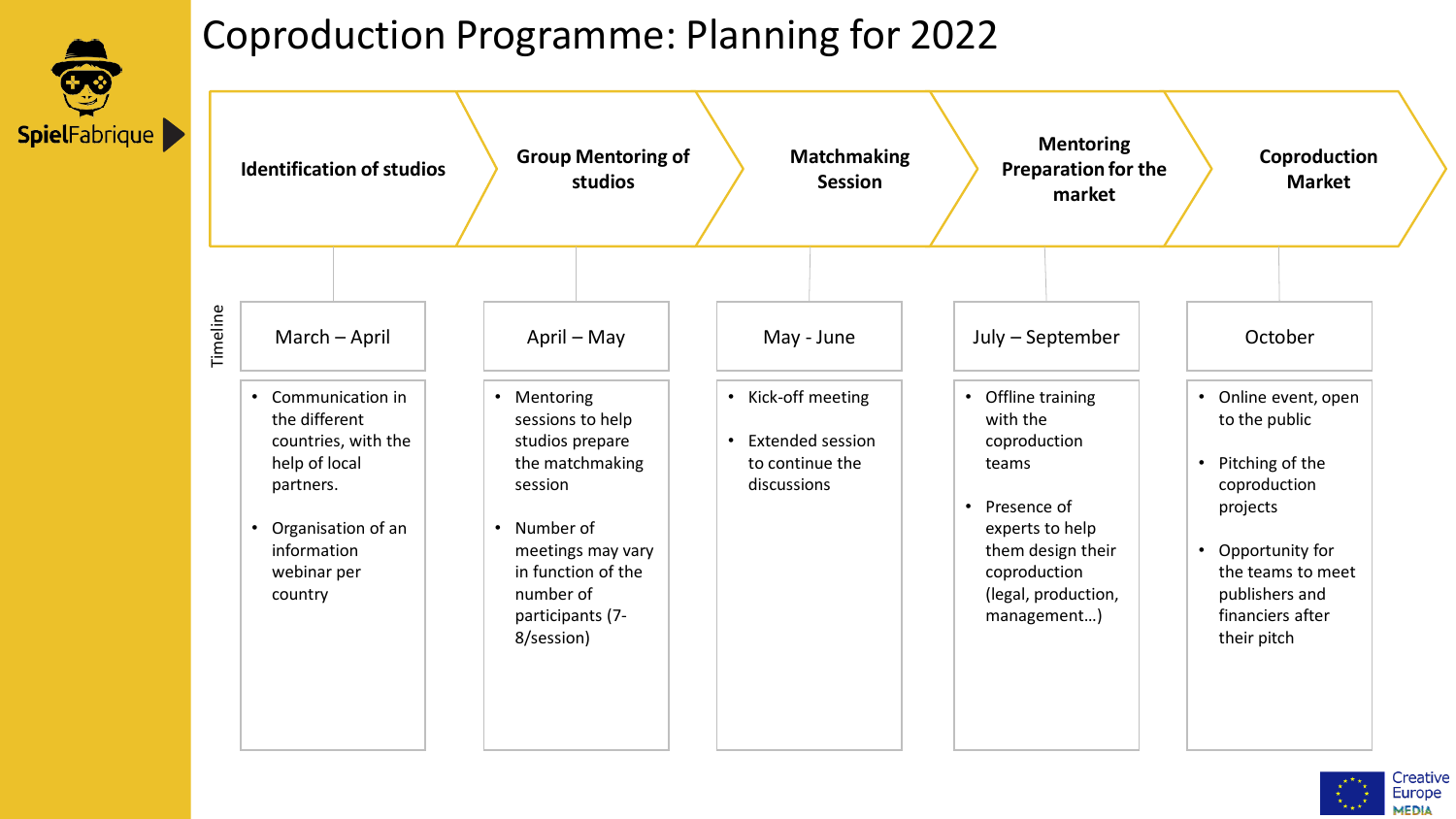

#### Coproduction Programme: Join us !

- If you want additional information, don't hesitate to visit our [website](https://spielfabrique.eu/european-games-coproduction-market/)
- You can already [register to the programme on F6s](https://www.f6s.com/european-games-coproduction-market/apply) until the 4<sup>th</sup> of April 2022 !
- Feel free to contact Thierry Baujard ([thierry@spielfabrique.eu](mailto:thierry@spielfabrique.eu)) or Hugo Derivry [\(hugo@spielfabrique.eu\)](mailto:hugo@spielfabrique.eu) if you have any question !
- Countries participating and supporting the programme: France, Germany, Spain, Belgium (Flanders & Wallonia),

Croatia, Denmark, Ireland, Netherlands, Norway and Tunisia!

Looking forward to welcoming you !